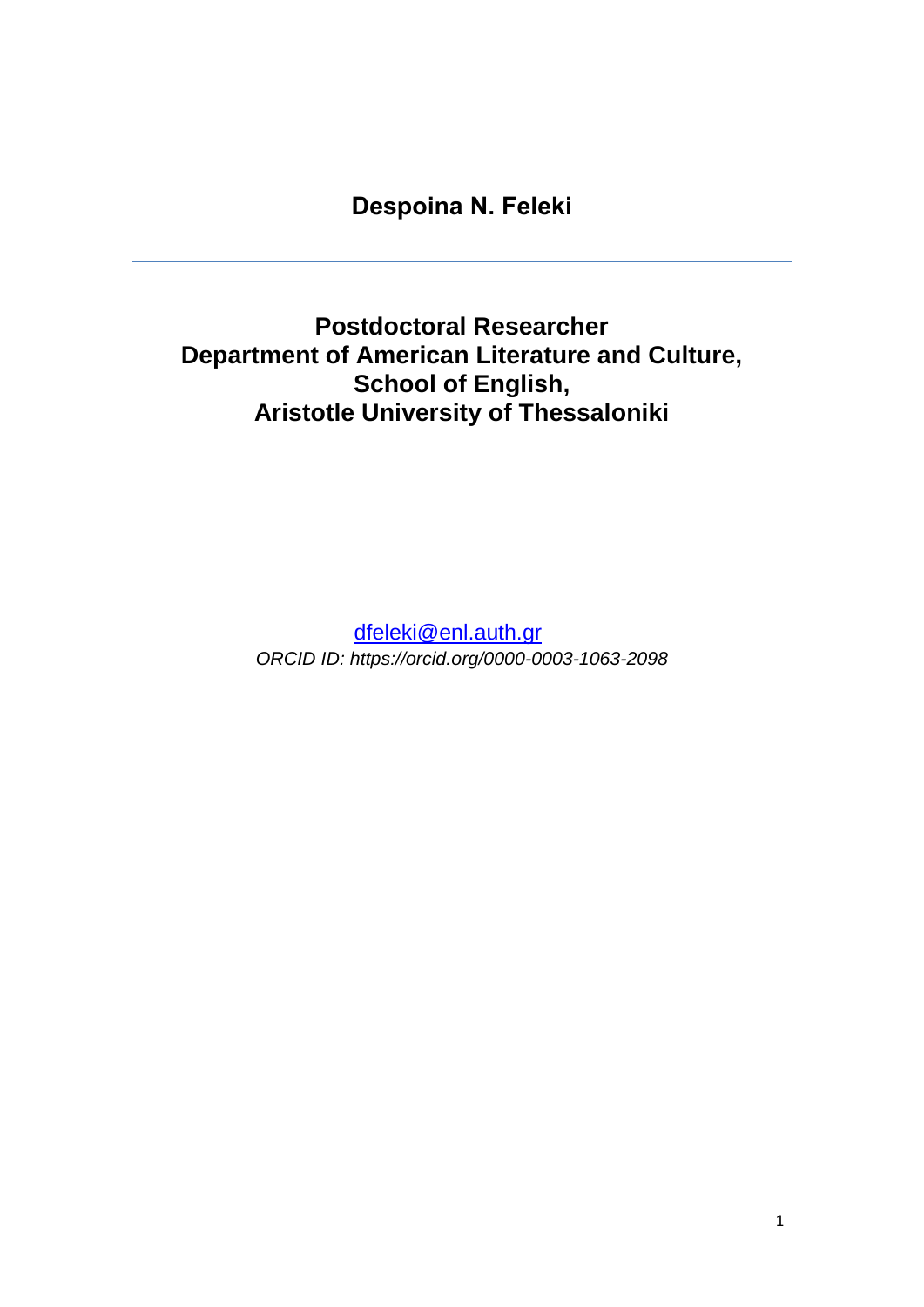### *CURRICULUM VITAE*

| <b>First Name/Surname:</b> | <b>DESPOINA N. FELEKI</b>             |
|----------------------------|---------------------------------------|
| Status:                    | <b>Post-doctoral Researcher,</b>      |
|                            | <b>Adjunct Lecturer,</b>              |
|                            | <b>English State Educator</b>         |
| Title:                     | Dr.                                   |
| Address:                   | Trilofos, P.O. BOX 2037,              |
|                            | 57500, Thessaloniki, Greece           |
| <b>Tel. Numbers:</b>       | +30 2392066419/+30 6977333207         |
| e-mail:                    | dfeleki@enl.auth.gr,                  |
| <b>ORCID ID:</b>           | https://orcid.org/0000-0003-1063-2098 |
| <b>Nationality:</b>        | <b>Greek</b>                          |
| <b>Date of Birth:</b>      | 08/10/75                              |
| Gender:                    | <b>Female</b>                         |
| <b>Marital Status:</b>     | <b>Married with two children</b>      |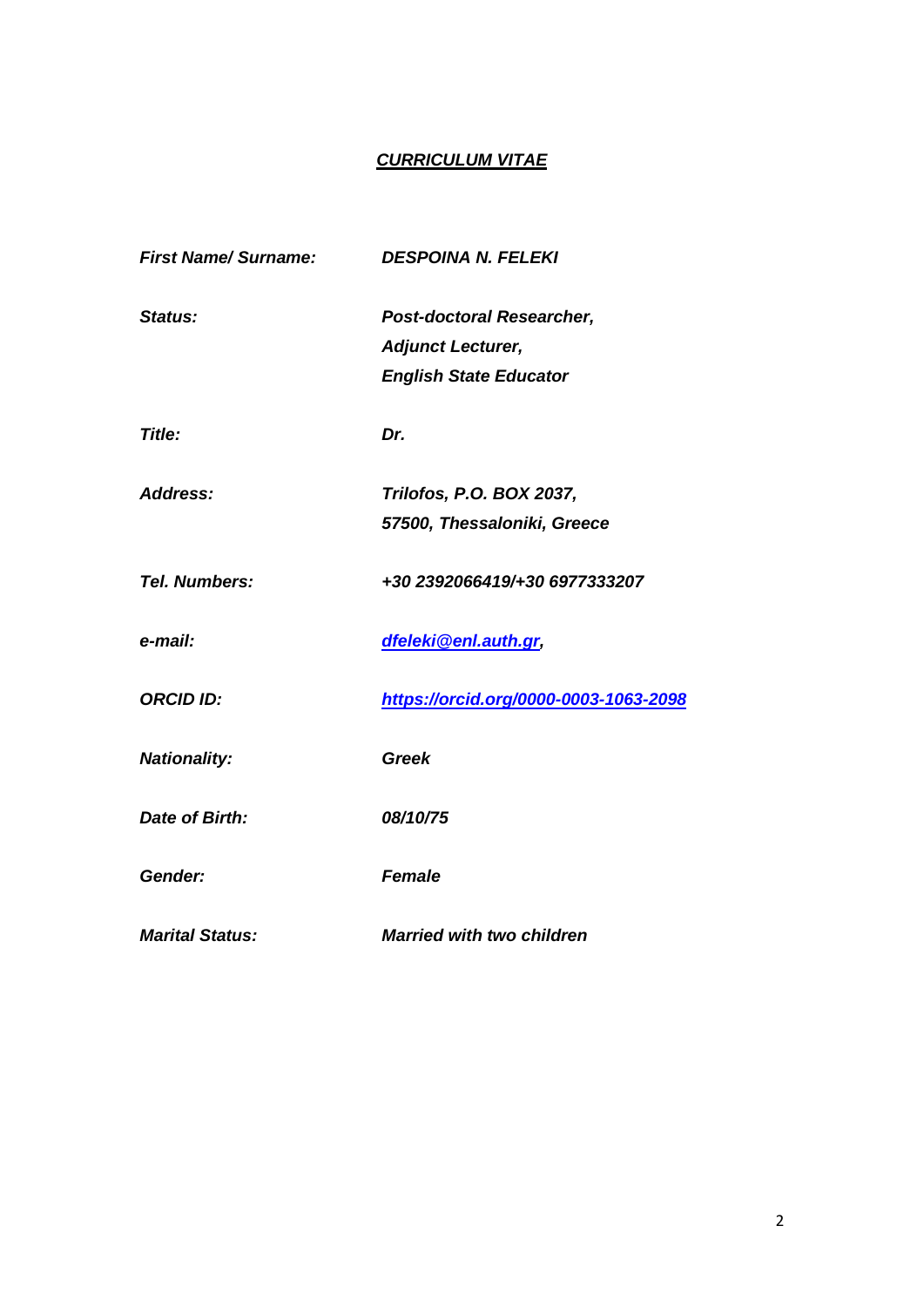## **EDUCATION**

### **Ph.D. in Contemporary American Literature**

School of English, Aristotle University of Thessaloniki (2015) Dissertation Title: "Stephen King and the Construction of Authorship as a Mass-Mediated Process"

### **M.A. in Studies in European Literature and Culture**

(Inter-departmental) Faculty of Philosophy, Aristotle University of Thessaloniki (2007)

### **B.A. in English Language and Literature**

School of English, Aristotle University of Thessaloniki (1997)

### **Erasmus Exchange Student Program**

School of Languages, University of Westminster, London, Great Britain (1996-1997)

## **SCHOLARSHIP AND FUNDING**

**Fulbright Participation Scholarship** for **the Global Salzburg Seminar.** Title of the seminar: "**The Changing Role of the Media in American Life and Culture: Emerging Trends"** (Sept. 2019).

**Fulbright Travel Grant** in support of my participation in the **Global Salzburg Seminar** (Sept. 2019).

**Salzburg Participation Scholarship** for the **Global Salzburg Seminar** (Sept. 2019).

**Salzburg Travel Grant** in support of my participation in the **Global Salzburg Seminar** (Sept. 2019).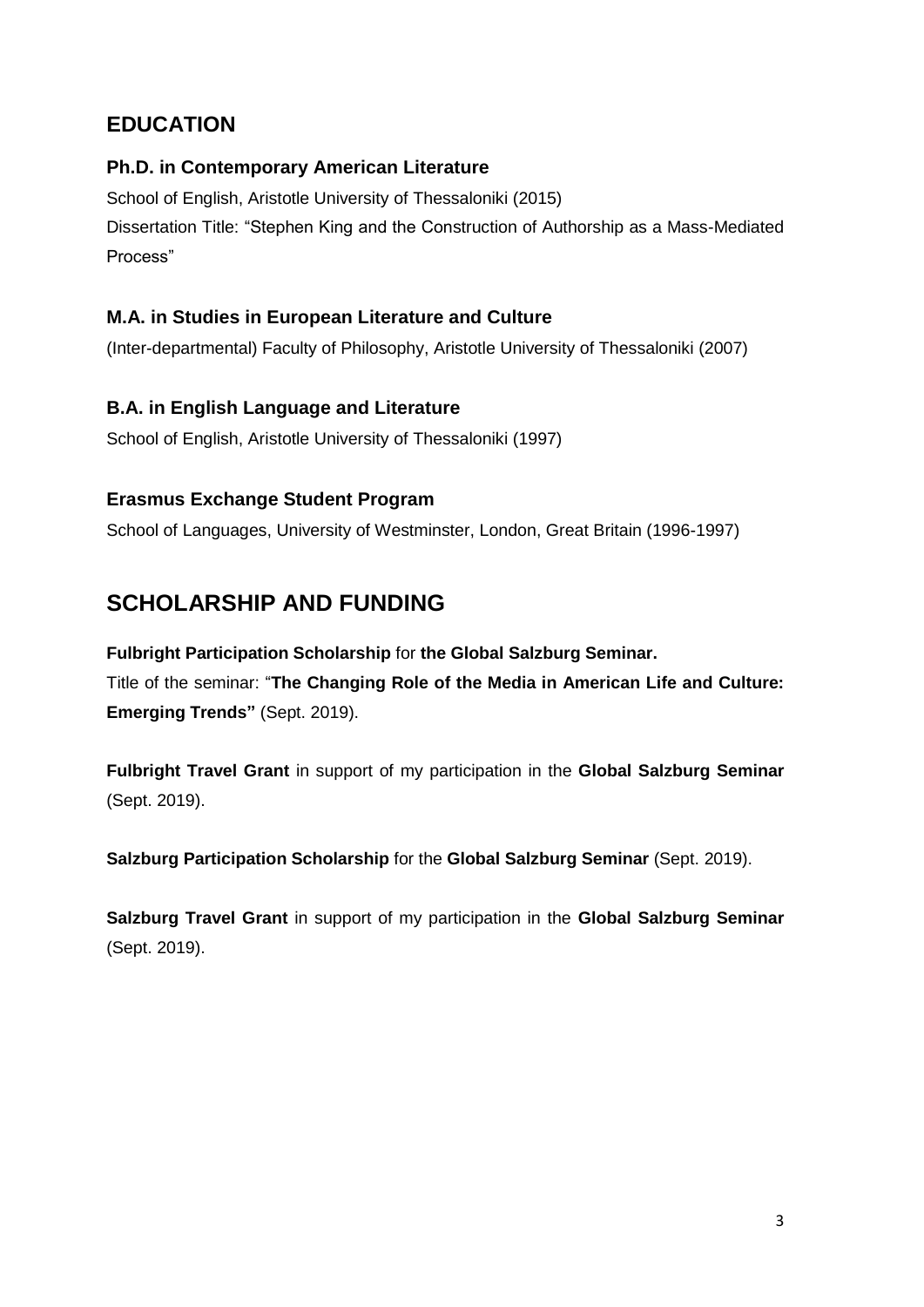# **RESEARCH**

### **RESEARCH GROUPS**

**The Multimodal ("The MM") Research and Reading Group**<sup>1</sup>

School of English, Aristotle University of Thessaloniki (2013-present)

**Digital Humanities Lab (DH Lab)**<sup>2</sup>

Faculty of Philosophy, Aristotle University of Thessaloniki (2019-present)

### **RESEARCH PROJECTS**

### **"Urban Environments in Transition: Engaging Young Learners and Raising Community Awareness through Multimodal Narratives"**

Academic Supervisor Dr. Tatiani Rapatzikou, Aristotle University of Thessaloniki http://www.asrp.gr/urban/index.htm

### **POSTDOCTORAL RESEARCH IN EDUCATION**

**Active Citizenship: The Role of New Media in Literary and Educational Practices**  investigates the entangled repercussions of the wired social media interactions of contemporary Anglophone writers who use literary voice in tandem with digital form as a means for social mobilization. As a postdoctoral researcher and school educator, Feleki engages learners of Greek Secondary Education with the School of English (AUTh) and the Laboratory of Narrative Research in order to measure, study and draw valuable conclusions about the entangling power of literature and social media in raising young people's awareness and energizing their participation in collective instances of activism.

### **RESEARCH INTERESTS**

**.** 

Contemporary American Literature, World Literatures, Writing Textualities, Popular Culture, Video Games, Digital Literacy, Pedagogy, Active Citizenship

<sup>&</sup>lt;sup>1</sup>The aims and activities of this lab can be appreciated at<http://www.enl.auth.gr/multimodal/>

<sup>&</sup>lt;sup>2</sup> The aims and activities of this lab can be appreciated at<http://dhlab.phil.auth.gr/index.php/gr>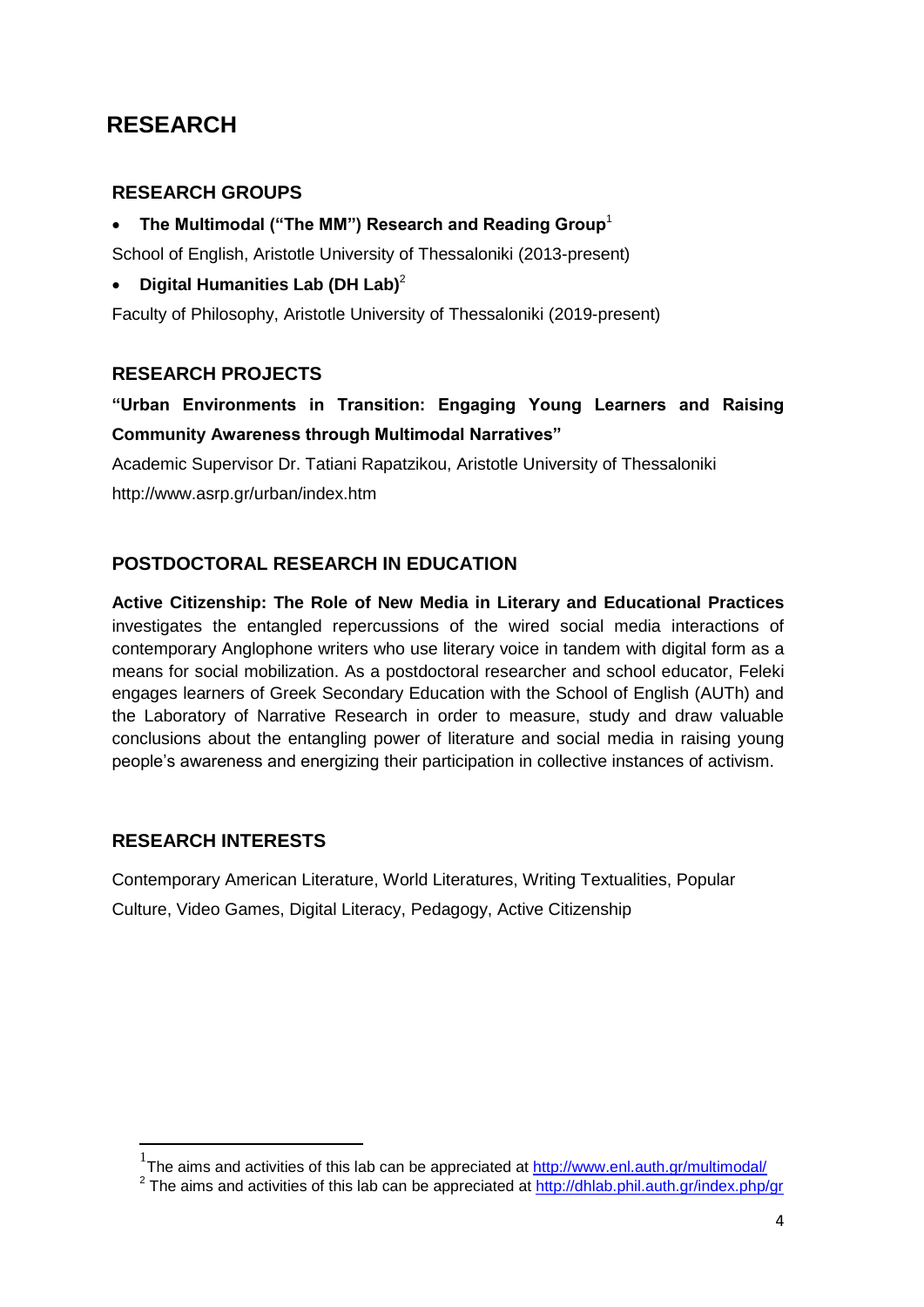# **PROFESSIONAL MEMBERSHIPS**

### **HELAAS (Hellenic Association for American Studies)**

- **Treasurer** (2019- present)
- **Young Scholar Representative** (2014-2019)
- **Member** (2012-2014)
- **EAAS (European Association for American Studies)**
- **Member** (2012-present)

### **Fulbright Scholars of Greece**

**Member** (2019-present)

### **Fulbright Scholar of Northern Greece**

**Member** (2021-present)

**PopMeC Association for US Popular Culture Studies**

**Member** (2021-present)

### **HELAAS Digital Publications**

**Committee member** (2020-2024)

### **OTHER INNOVATIVE PROJECTS**

- *Under Siege:* **Interactive Fiction Gaming Experience Vol. I & II** Interactive fiction game by "The Multimodal Research and Reading Group" (AUTh) (2017, 2019)
- **ERASMUS+ KA2 Programme Coordinator in Primary Education**
	- "Effective Implementation of Animal Assisted Education" (2020-2022)
	- "Ecological Literate Generation Will Change the Future of the World and Humanity in a Positive Direction" (2017-2019)

# **LANGUAGES**

- Greek: native
- English: fluent
- German: very good
- Serbian: basic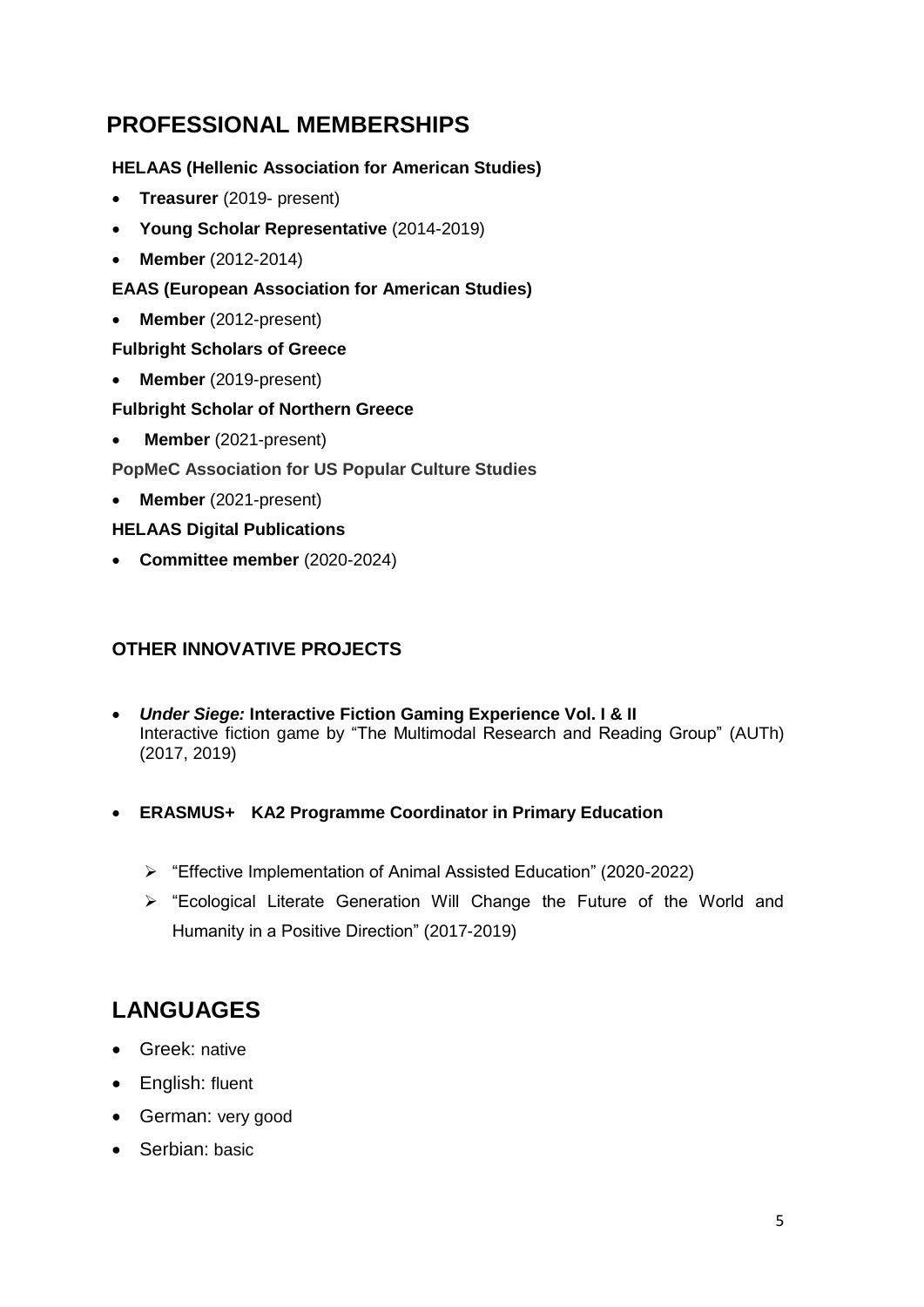# **TEACHING EXPERIENCE**

**Adjunct Lecturer,** School of English, AUTh (Winter Semester, 2021)

Workshop in Critical Writing: Poetry

**Adjunct Lecturer,** School of English, AUTh (Spring Semester, 2021) *M.A. in Language, Literature and Digital Media in Education*

• Virtual Environments and Online Learning (M.A. Course EDU 516)

**Adjunct Lecturer**, Academic Scholar (ELKE, AUTh) (2019-20)

School of English, AUTh

- Twentieth Century Literary Theory (Lit 6-386)
- Cultural Policy of the American Media (Lit 7-481)
- Approaches to American Studies (Lit 7-314)

### **Teaching Staff**, Faculty of Philosophy, AUTh (2019)

### *M.A. in European Literature and Culture*

Special Subjects in Literature and Culture (M.A. Course "Lit Cult 4-690)

### **Teaching Staff,** School of English, AUTh (2018)

### *M.A. in Language, Literature and Digital Media in Education*

Literature and Digital Media in Education (M.A. Course EDU 501C)

### **Teaching Staff,** Faculty of Philosophy, AUTh (2016)

### *M.A. in European Literature and Culture*

Special Subjects in Literature and Culture (M.A. Course "Lit Cult 4-690)

### **Assistant Teaching,** School of English, AUTh (2012-2013)

- Workshop in Critical Writing: Poetry
- Computer Literacy and Research Skills

### **Summer School Teaching,** School of English, AUTh

(In collaboration with HELAAS and the Fulbright Foundation in Thessaloniki)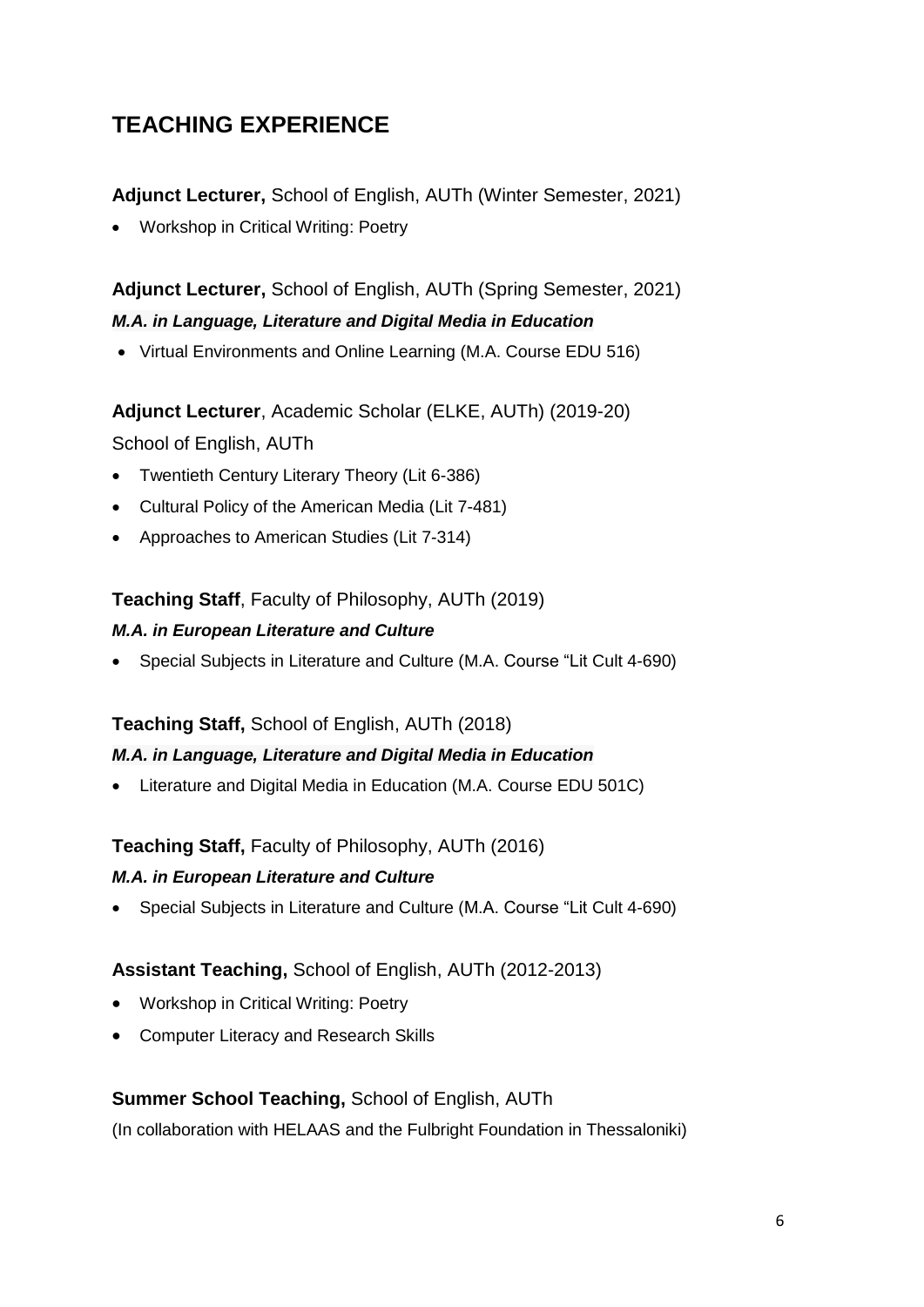"Transforming Cultures: Resilient and Activist Teaching and Learning." *Crossing Borders and Civic Engagement in a Changing World"* (2016)

 "Globalization and Participatory Learning," *New Cultural Realizations and New Participation Potentials* (2015)

**Appointed State English Educator** in Primary and Secondary Education (2000 present)

**Appointed in Language Schools** (1994-2000)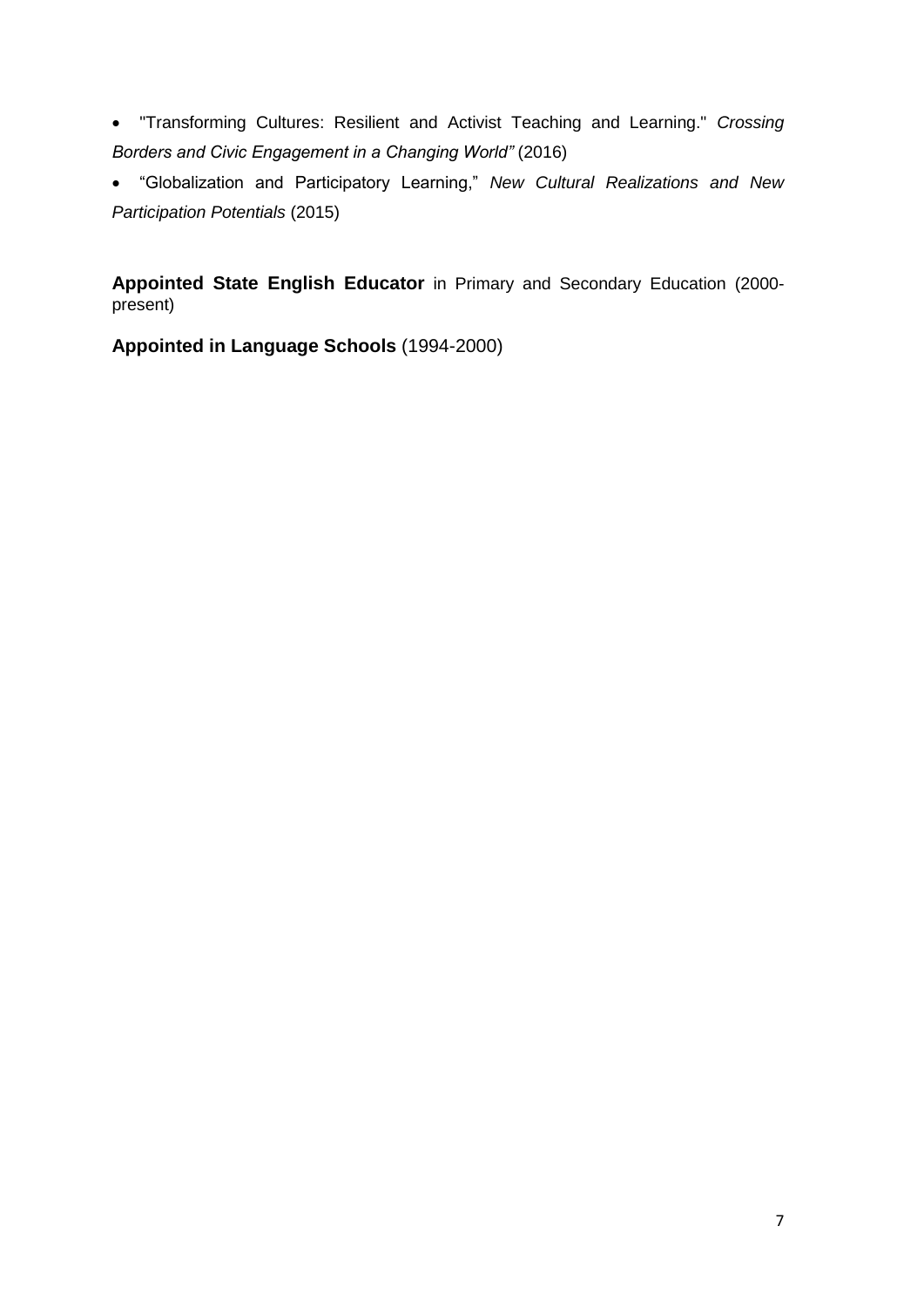### **INVITED TALKS AND WORKSHOPS**

1. "Active Learners – Active Citizens in the Networked Age." Webinar for members of DHLab, Faculty of Philosophy, AUTh (2022).

2. "Active Learners – Active Citizens in the Networked Age." Webinar for State English Teachers across Greece, School of English, AUTh (2020).

3. "WebQuests in Education: Travelling and the Self," American Farm School in Thessaloniki, Senior High School (2019).

4. "Gothic and Transmedia Narratives," School of English, AUTh (2018).

5. "The American Dream," Inter-cultural Senior High School of Thessaloniki, Greece (2018).

6. "American and Greek Poetry WebQuests in Education," Inter-cultural Senior High School of Thessaloniki, Greece (2017).

7. "Global Identity, Civic Engagement, Activism and Learning." "Teaching the English Language and Culture to Refugees and Immigrants. Symposium for State English Teachers with the kind support of the U.S. Embassy and the Fulbright Foundation in Thessaloniki (2017).

8. "Popular Culture in Learning and Teaching Practices," City College, University of Sheffield International Faculty, Thessaloniki (2016).

9. "Stephen King's Gothic and Digital Transformations," School of English, AUTh (2016).

10. "Creative Thinking for Creative Learners." Association of State School English Teachers, Serres (2015).

11. "Health Education and Interdisiciplinarity: A Challenge in Digital Environments." Symposium organized for State English Teacher by the School Counselor of Halkidiki, Dr. Angeliki Deligianni (2013).

12. "Environmental Issues in the English Classroom." "American Corners" program of "Education, Media and Culture" funded by the U.S. Embassy in Greece, Corfu and Xanthi (2012).

13. "The Great Depression and the Arts in the English Classroom.": "American Corners" program of "Education, Media and Culture" funded by the U.S. Embassy in Greece, Corfu (2011).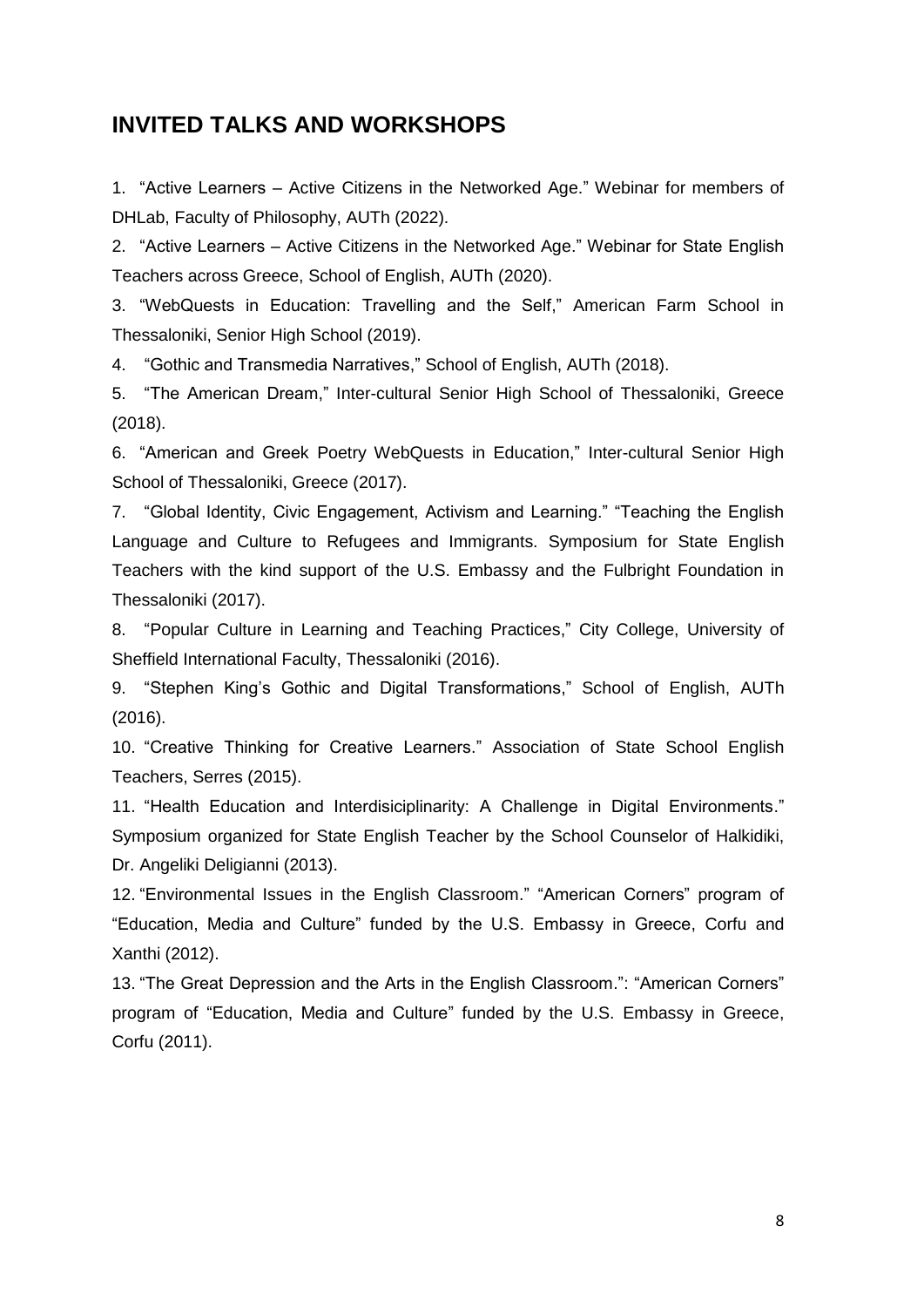## **CONFERENCES**

### **CONFERENCE ORGANIZATION**

1<sup>st</sup> HELAAS Young Scholar Symposium, 8 December 2018, Deree College, Athens, Greece.

### **CONFERENCE PRESENTATIONS**

1. "Bodies, Brains and Burnout Systems" in the panel "Electronic Wastelands? Information Management, Cultural Memory, and the Challenges of Digitality." *34th ΕΑΑS Conference, Wastelands,* 7 April 2022, Spain (Hybrid).

*2.* "Testimonies of Wellness in a COVID-19 Period: Turning Grief into Creation." *Sharing Critical Testimonies of Wellness in Times of Crisis*, *3rd HELAAS Young Scholar*  Symposium, 26<sup>th</sup> February 2022 (Online).

3. "*Stranger Things* Multimedia Franchise to Support STEM Teaching." *Popularizing STEM: Science and Technology in 21st-Century US Popular Culture*.15-19 November 2021, Institute Franklin UAH, Spain (Hybrid).

4. "The Political Impact of New Media on American Literature and Culture." *33rd EAAS Conference: 20/20 Vision: Citizenship, Space, Renewal, April,* Warsaw, Poland (Online).

5. *"*Active Citizenship and Educational Resilience: Promoting the Convergence of American Literature and Digital Literacy in Greek Educational Institutions." *[After](http://helaas.enl.auth.gr/after-postmodernism-american-studies-in-the-21st-century/)  [Postmodernism: American Studies in the 21st Century](http://helaas.enl.auth.gr/after-postmodernism-american-studies-in-the-21st-century/)*), Athens, Greece (cancelled due to Covid-19).

6. "Intertwining Feminist Narratives: Political Writing and Speech in Networked Spaces." *Feminism and Technoscience*, 6 Apr. 2019, Amphitheater of Byzantine Museum, Thessaloniki, Greece.

7. "Social Networking Sites as Collaborative Platforms and Spaces for Political Speech/Action." *1 st HELAAS Young Scholar Symposium*, 8 Dec. 2018, Deree College, Athens, Greece.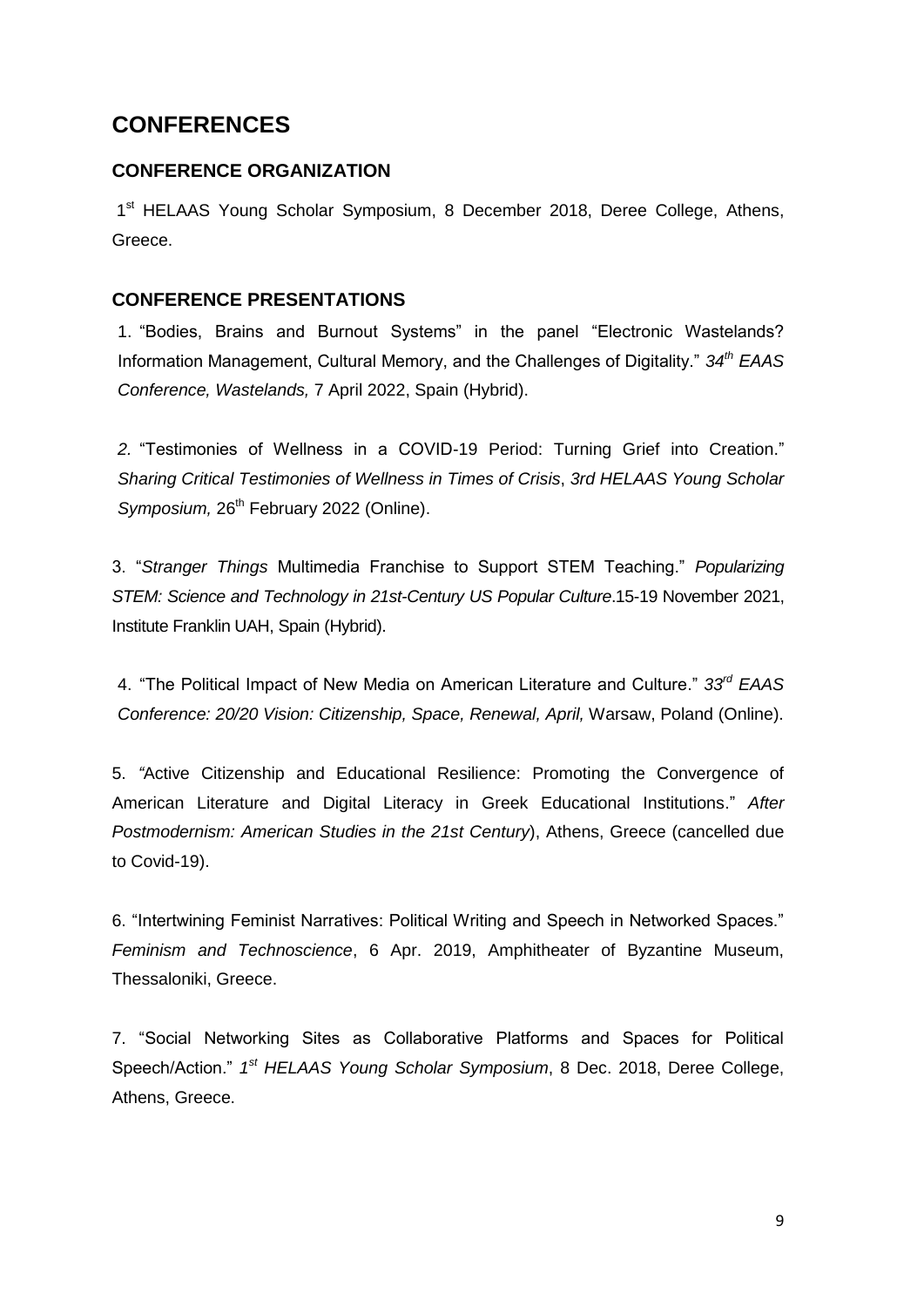8. "On-/off-line in the High School Classroom: Fostering a Global Identity and Social Awareness through Interactive Digital Platforms." RoundtableTitle: "Place, Protest, Possibility, and Pedagogy: A Roundtable on Teaching." *32nd EAAS Conference*, 7 Apr. 2018, King's College London, UK.

9. "Space, Narrative, and Digital Media in Teju Cole's Twenty-First Century Narrative Fiction." *The Politics of Space and the Humanities*, 15 Dec. 2017, Nikolaos Germanos Congress Center, Helexpo, Thessaloniki, Greece.

10. "Wikia Fandom Craze: Connecting, Participating, Creating, and Re-negotiating Boundaries." *31st EAAS Conference*, 23 Apr. 2016, Ovidius University of Constanta, Romania.

11. "Stephen King's Computer Experience 'Discordia': In Between Narratology, Ludology and Cinematography" & "Hypertextual Literary Writing: Stephen King's Case."*Comparative Literature as a Critical Approach*, 19 & 20 July 2013, Université Paris-Sorbonne, Paris, France.

12. «Ηλεκτρονική Χωρικότητα και Νέες Δυνατότητες Ποπ Γραφής» [Digital Space and New Potentialities for Popular Writing]. HELAAS Symposium (in Greek) «Χωρο/χορογραφώντας την Αμερική» [Mapping America], 7 Dec. 2013, Amphitheater of Byzantine Museum, Thessaloniki, Greece.

13. "The Serial Killer in the Novels *The Silence of the Lambs* and *Hannibal* by Thomas Harris in the Context of the Gothic and Postmodern Literary Tradition." Presentation in the one-day event organized for the M.A Program "Studies in European Literature and Culture," 31 May 2013. Amphitheater of Central Library, AUTh.

14. "Stephen King's Authorial Persona: From Print to Digital Environments" Presentation in the International Conference "Reconfiguring Authorship," 17 Nov. 2012, University of Gent, Belgium.

15. "Digital Literature in the College Classroom." Pixel ICT Conference 5<sup>th</sup> Version," 2012, Florence, Italy.

16. "Re-mapping Literary Landscapes.*" American Geographies*. BAAS American Studies Postgraduate Conference, 2010, Oxford, England.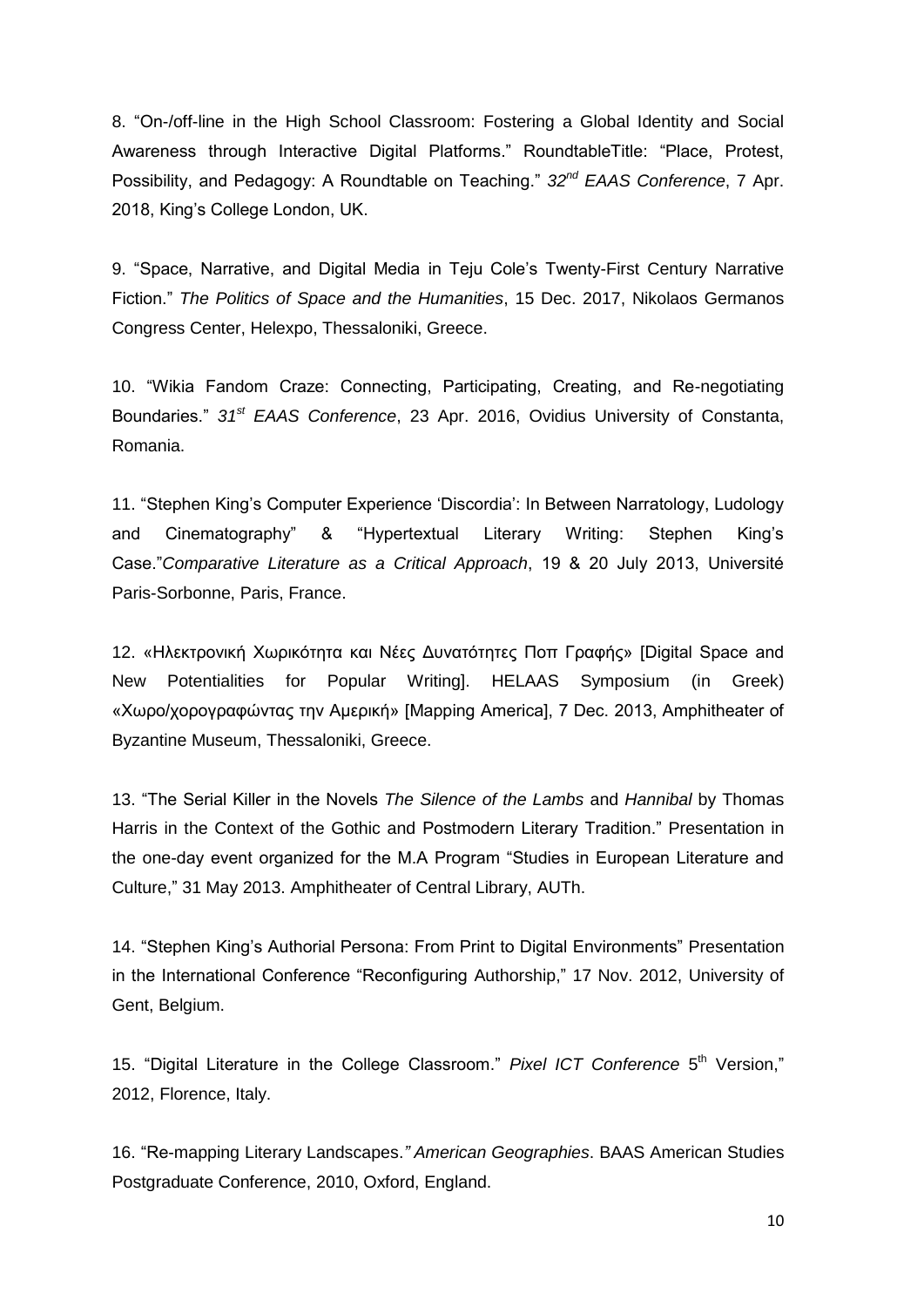## **PUBLICATIONS**

### **MONOGRAPHS**

*Stephen King in the New Millennium: Gothic Mediations on New Writing Materialities,*  Cambridge Scholars Publishing, 2018. ISBN-13: 978-1527504073 [www.cambridgescholars.com/stephen-king-in-the-new-millennium](http://www.cambridgescholars.com/stephen-king-in-the-new-millennium) 

*Stephen King's Twenty-First Century Pop: Authorship and Readership on the Move*, Pivot Palgrave Publishing House, New York, U.S.A. (forthcoming).

### **PUBLISHED ARTICLES**

1. Ηλεκτρονική «Χωρικότητα» και Νέες Δυνατότητες της Ποπ Γραφής. *National Documentation Center* (forthcoming in 2021).

2. Introduction: Popular Culture in a New Media Age: Trends and Transitions. *Ex-centric Narratives: Journal of Anglophone Literature, Culture and Media*, vol. 4, 2020, pp*.* 1-12, doi: https://doi.org/10.26262/exna.v0i4.7911.

3. "Twenty-first Century Intertwining Feminist Writing and Speech in Networked Spaces." WiN, issue 2, 2020, women.eaas.eu/win-the-eaas-womens-network-journal-issue-2- 2020/.

4. "Space, Narrative and Digital Media in Teju Cole's Open City." *Ex-centric Narratives: Journal of Anglophone Literature, Culture and Media*, vol. 3, 2019, pp. 258-274, doi: 10.26262/exna.v0i3.7374.

5. "Wikia Fandom Craze: Connecting, Participating, Creating, and Re-negotiating Boundaries." *Digital Literary Production and the Humanities,* special issue of *GRAMMA: Journal of Theory and Criticism*, vol. 23, 2017, pp. 45-59, doi: 10.26262/gramma.v23i0.5402.

6. "CLIL 'Arena'-Episode 2: Reflection on CLIL implementation in an EFL primary school classroom." *Research Papers in Language Teaching and Learning*, vol. 8, no. 2, Feb. 2017, pp. 152-154, rpltl.eap.gr.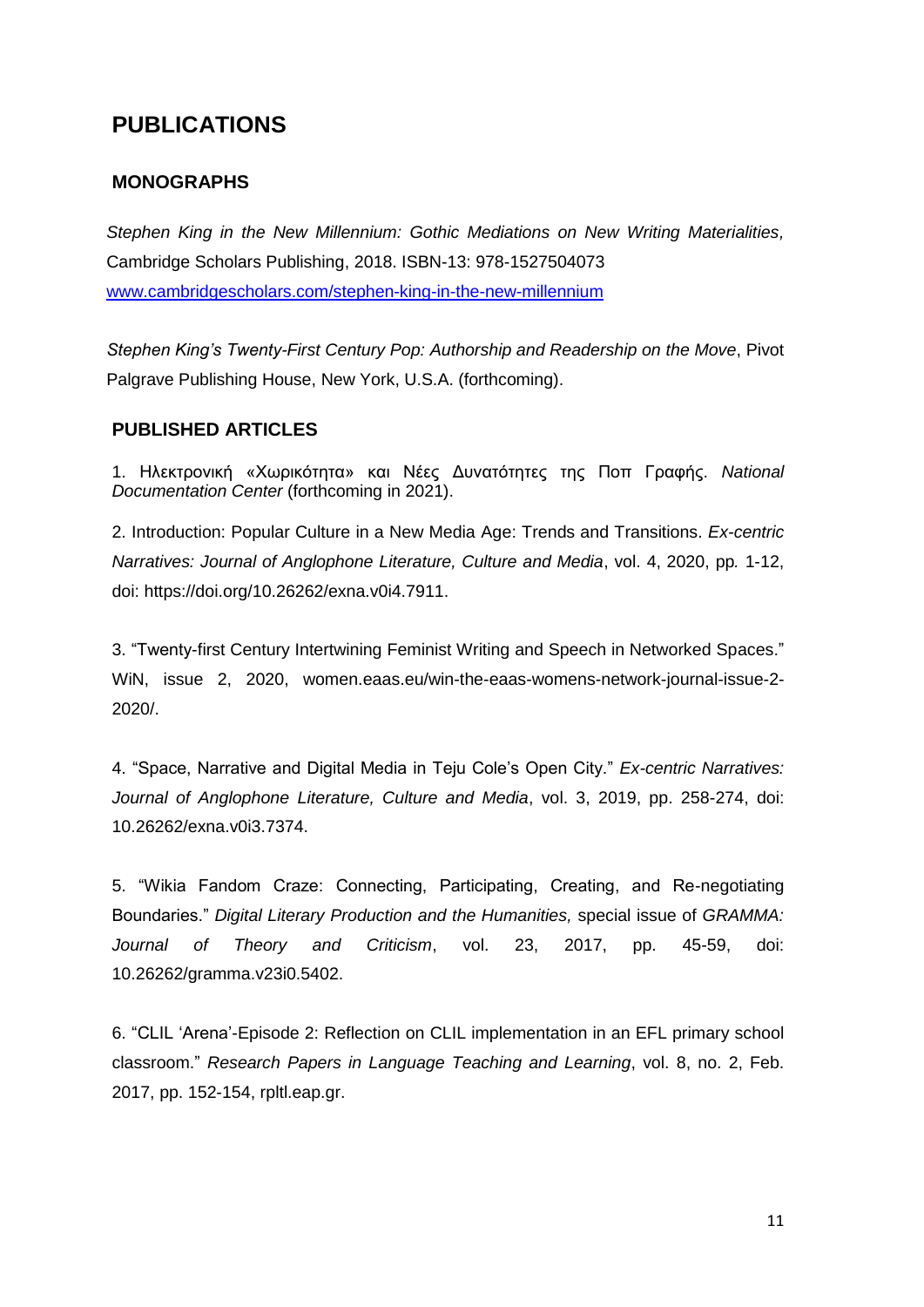7. «Ένα Σακί με Παραμύθια» [A Bag with Fairy Tales]. *Teaching/ Learning Activities Contribution for the Teaching of English in Early Public Primary Education*, Thessaloniki, Greece, 2016.

8. "Popular Authorship Reconfigured: Stephen King's Authorial Personae from Print to Digital Environments." *Authorship,* vol. 3, no. 1, 2014, pp. 1-14, doi: 10.21825/aj.v3i1.1071.

9. "Stephen King's *Discordia* as a New Textual Experience for the Literary: Between Narratology, Ludology and Cinematography." *Writing Technologies,* 2013, ntu.ac.uk/research/groups-and-centres/centres/writing-technologies.

10. "Digital Literature in the College Classroom." *5 th ICT Conference in Florence,* 2012.

#### **REVIEWS IN ACADEMIC JOURNALS**

1. Review of *Playing the Field: Video Games and American Studies*, by Sascha Pölmann (ed.). *Biblos Impactum-Journals*, no. 6, 4 Sept. 2020, impactumjournals.uc.pt/biblos/issue/view/437.

2. Review of *Games, Game Design, Game Studies: An Introduction*, by Gundolf S. Freyermuth. *European Journal of American Studies*, no. 3, 28 Nov. 2017, journals.openedition.org/ejas/12326.

3. Review of *The Art of Failure: An Essay on the Pain of Playing Video Games*, by Jesper Juul. *Materialities of Literature*, vol. 4, no. 2, 2016, doi.org/10.14195/2182-8830.

4. Review of *US Popular Print Culture: 1860-1920*, by Christine Bold. *European Journal of American Studies,* no. 4, 6 Oct. 2015, ejas.revues.org/11165.

5. Review of *Travel and Dislocation in Contemporary American Fiction*, by Aliki Varvogli. *European Journal of American Studies,* no. 2, 28 April 2015, journals.openedition.org/ejas/10830.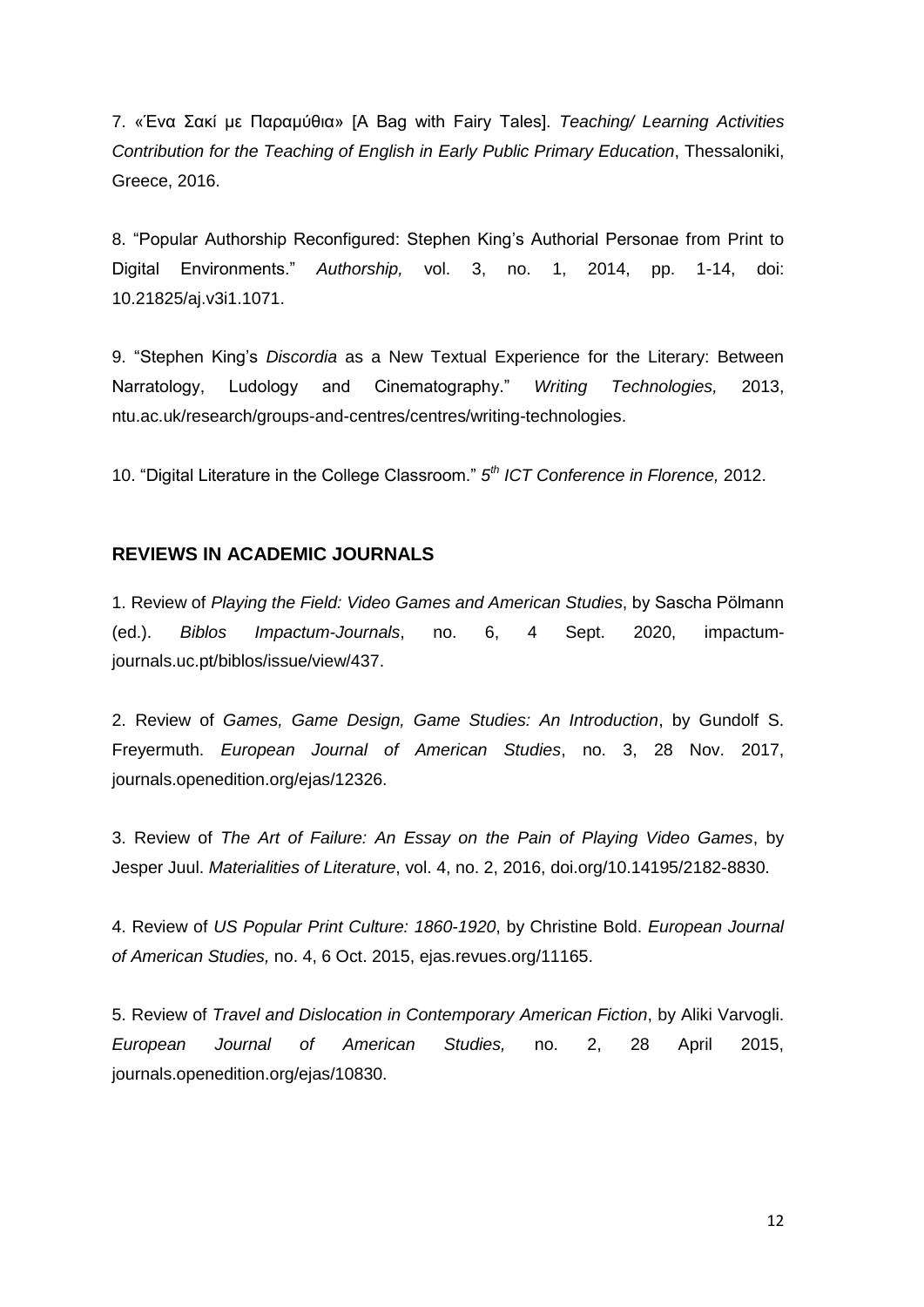6. Review of *Towards a Market in Broadcasting: Communications Policy in the UK and Germany*, by Christian Potschka. *European Journal of American Studies,* no. 2, 27 Sept. 2013[,](http://ejas.revues.org/10126) ejas.revues.org/10.

7. Review of *Accessorizing the Body*, by Giorcelli Cristina and Paula Rabinowitz, eds. *European Journal of American Studies*, no. 1, 4 Feb. 2013, ejas.revues.org/9973.

8. Review of *Powers of Possibility: Experimental American Writing since the 1960s*, by Alex Houen. *European Journal of American Studies*, no 2, 25 April 2012, journals.openedition.org/ejas/9830.

9. Review of *Rewriting Exodus: American Futures from Du Bois to Obama*, by Anna Hartnell. *European Journal of American Studies*, no. 1, 6 Feb. 2012, journals.openedition.org/ejas/9986.

10. Review of *Postwestern Cultures: Literature, Theory, Space*, by Susan Kollin (ed.). *49th Parallel* Vol. 27, Winter 2012, fortyninthparalleljournal.files.wordpress.com/2014/07/13-felekireview-postwesterncultures.pdf.

11. Review of *Nothing Abstract: Investigations in the American Literary Imagination,* by Tom Quirk. *American Studies Today* Vol. 19*,* Sept. 2010, americansc.org.uk/Online/ASToday%202010.pdf.